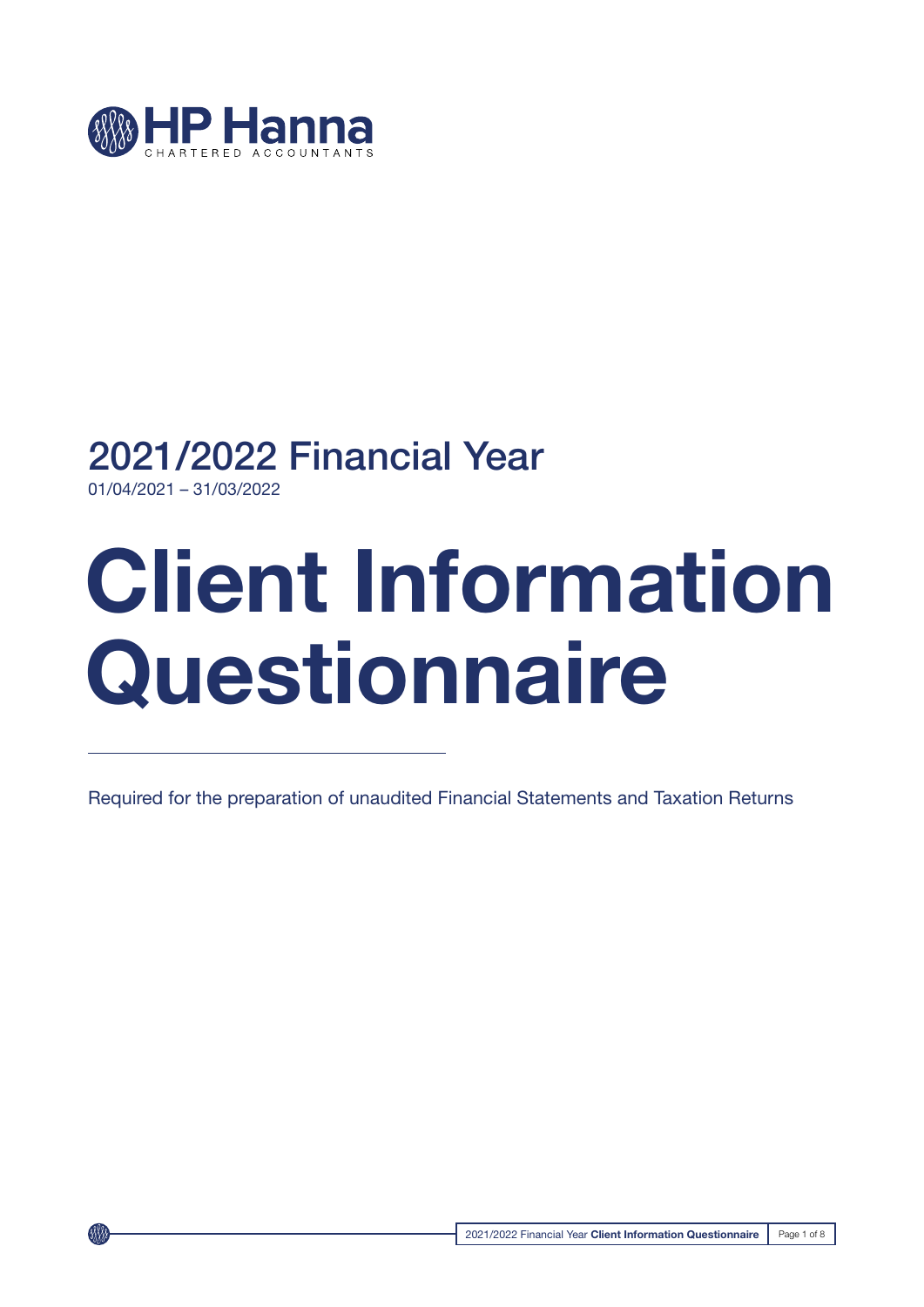

#### **HP Hanna Ltd**

Level 1, 3 Picton Ave Addington, Christchurch 8011 PO Box 9094 Tower Junction, Christchurch 8149

**www.hphanna.co.nz**

## Contact Information

| Name of Client                                                                                                                |  |  |  |  |
|-------------------------------------------------------------------------------------------------------------------------------|--|--|--|--|
| <b>Address</b>                                                                                                                |  |  |  |  |
| <b>Balance Date</b>                                                                                                           |  |  |  |  |
| Contact Number<br>Mobile<br><b>Business</b><br>Home                                                                           |  |  |  |  |
| Email                                                                                                                         |  |  |  |  |
| <b>GST</b><br>If we do your GST Returns for you, the shaded questions in this questionnaire <b>do not</b> need to be answered |  |  |  |  |
| When you would like your accounts completed?                                                                                  |  |  |  |  |

## Records Required

|                | Full details of all payments make through bank accounts, unless coded in Banklink or Xero. Suppliers' statements and invoices<br>should be available if required.                                 |
|----------------|---------------------------------------------------------------------------------------------------------------------------------------------------------------------------------------------------|
| $\overline{2}$ | Bank statements for the year for all Bank and Stock Agents Accounts. If you are on Banklink or Xero, we only require bank<br>statements showing account balance as at 31/03/2022.                 |
| 3              | Receipt books and bank deposit books for the year. * Positively identify all deposits that are not usual income, eg Private<br>insurance claim. (Unless on Banklink or Xero)                      |
| 4              | Day Book for details of cash sales NOT banked                                                                                                                                                     |
| 5              | Copies of invoices from ACC and statements                                                                                                                                                        |
| 6              | Loan Summary for the year, advising interest for the year and balance as at 31st March 2022<br>Please note: All records are to be kept for 7 years after the completition of the income tax year. |

## Information Required

### Cash on hand

| Cash on hand should include cash floats and cash sales prior to balance date, but not banked until<br>after balance date | S              |               |
|--------------------------------------------------------------------------------------------------------------------------|----------------|---------------|
| Accounts owning to you - Accounts Receivable                                                                             |                |               |
| Last banking<br>date                                                                                                     | \$             |               |
| Money owed to you by whom                                                                                                | <b>Details</b> | $\mathcal{F}$ |
|                                                                                                                          |                |               |
|                                                                                                                          |                |               |
|                                                                                                                          |                |               |
|                                                                                                                          |                |               |

2021/2022 Financial Year **Client Information Questionnaire** | Page 2 of 8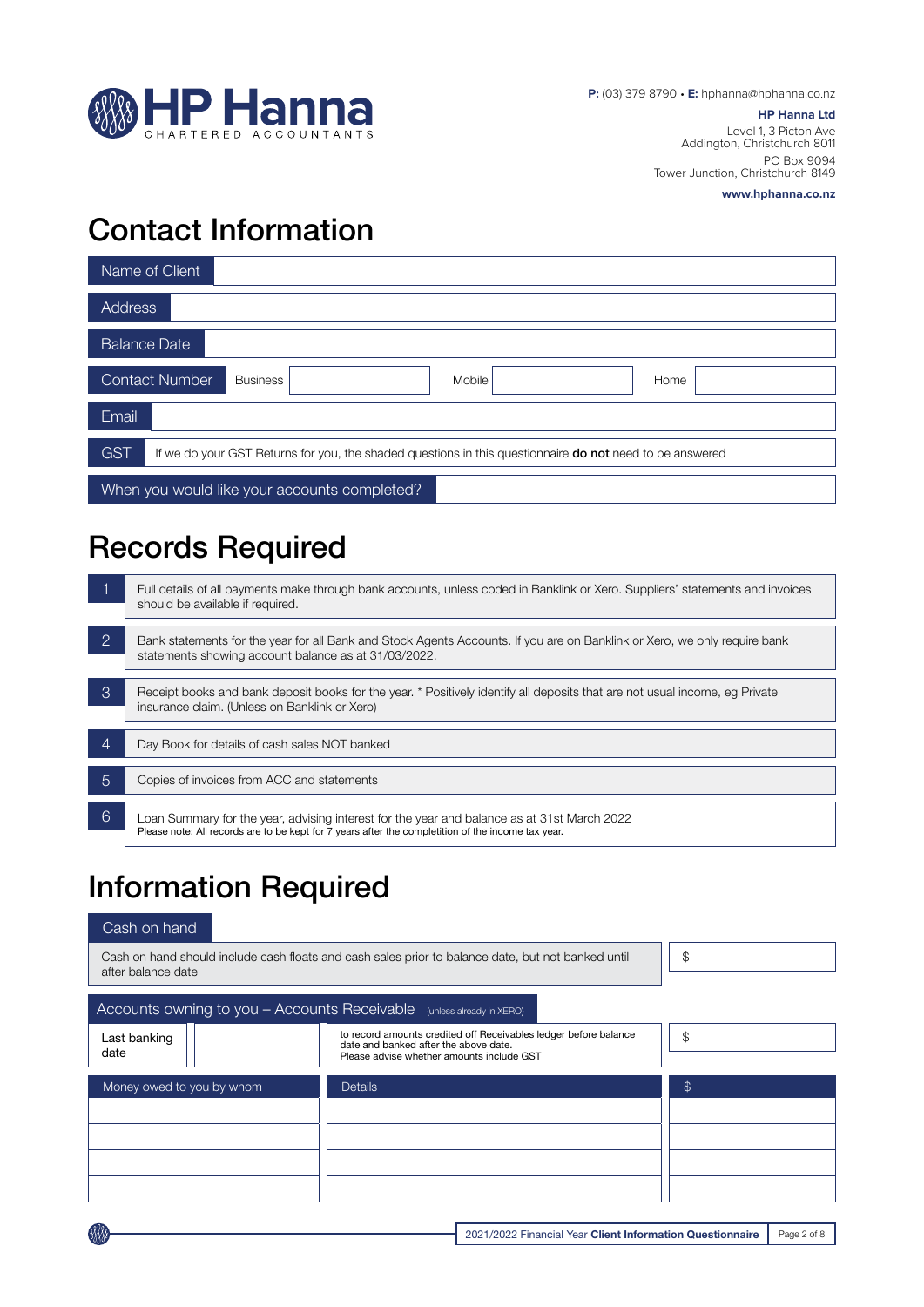| Work in progress                                      | Should include: |   |    |  |
|-------------------------------------------------------|-----------------|---|----|--|
| Labour cost                                           |                 |   | S  |  |
| Value at cost, market or replacement exclusive of GST |                 |   | \$ |  |
| Overhead content                                      |                 | S |    |  |
| Material cost                                         |                 | S |    |  |
|                                                       |                 |   |    |  |

#### Stock on hand

Stock should be taken at balance date and adequate records should be retained to substantiate this figure. It should be valued at the lower of cost or replacement cost. (Use green sheet for livestock) Please value stock exclusive of GST and confirm that you have done it. There is a concession from the Inland Revenue Department to all retailers whose turnover is less than \$1.3m and estimated value of stock less than \$10,000 – please refer to Greg Hay, Rob Willems or Michael Hanna

\$

#### Fixed Assets

Please provide details of fixed assets purchased or sold during the year including motor vehicles, trade-ins and hire-purchase contracts and all receipts. Also supply GST details - GST is payable on sale of all business assets. \*Please include lawyers statement and agreement re any property transactions.

The Low Value Asset threshold is \$1000 + GST. Please check the 2020 depreciation schedule for any assets scrapped or sold previously. Current Value Fixed Assets - supply changes in value

#### Deferred Settlements

If you have purchased or sold property with a settlement date exceeding 63 days after the contract was signed, it is important to provide us with a copy of the agreement because of the complicated taxation procedures.

#### Accounts Owning by you – Accounts payable

| Please list all accounts owing by you at Balance Date or supply a separate schedule. (unless already in XERO)<br>Indicate whether GST is included or excluded in each individual account. | \$ |  |  |  |  |
|-------------------------------------------------------------------------------------------------------------------------------------------------------------------------------------------|----|--|--|--|--|
| To whom                                                                                                                                                                                   | \$ |  |  |  |  |
|                                                                                                                                                                                           |    |  |  |  |  |
|                                                                                                                                                                                           |    |  |  |  |  |
|                                                                                                                                                                                           |    |  |  |  |  |
|                                                                                                                                                                                           |    |  |  |  |  |
|                                                                                                                                                                                           |    |  |  |  |  |
| Last cheque number used to pay expenses in 2022                                                                                                                                           |    |  |  |  |  |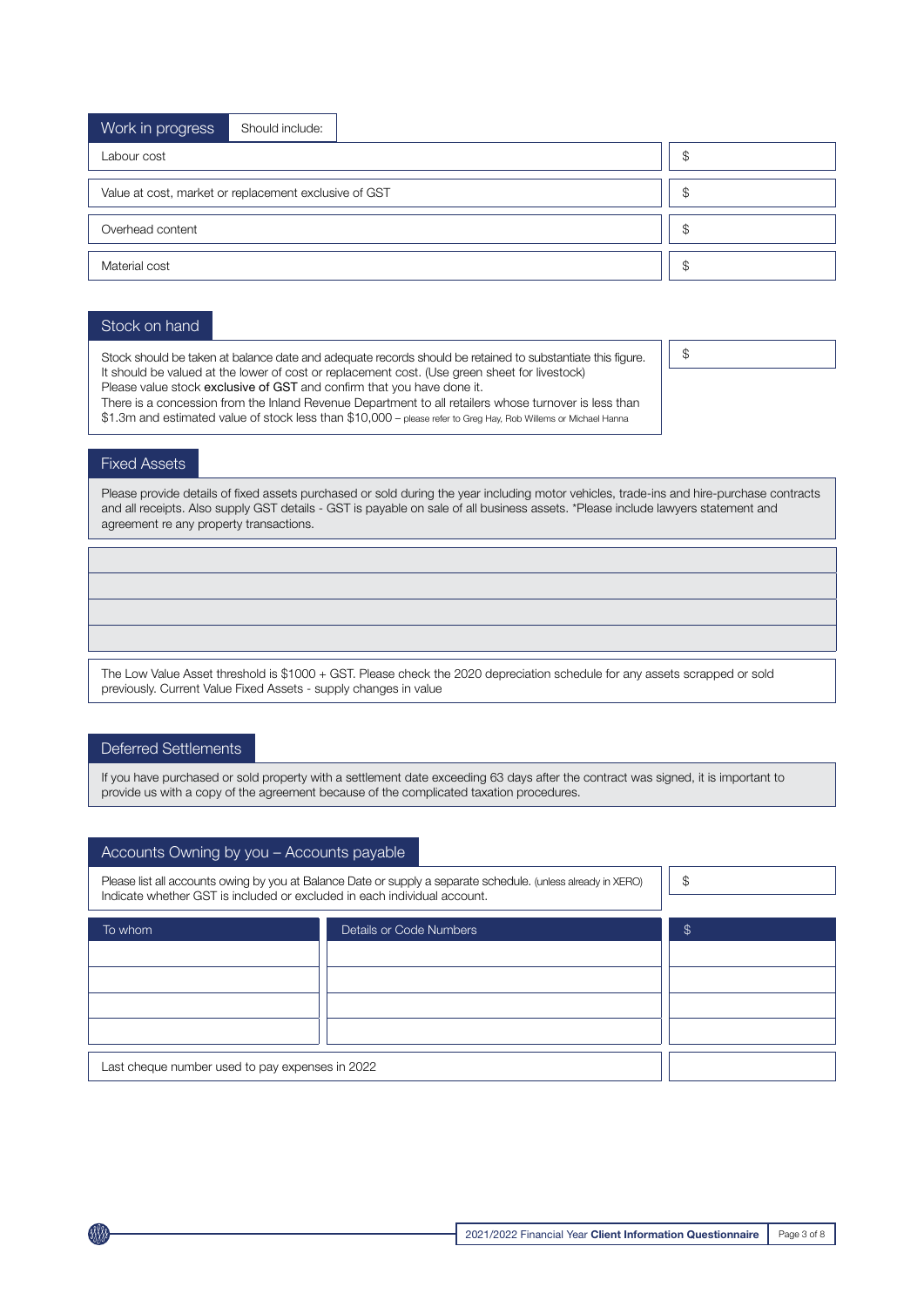Payments Received in Advance

Contract Progress payments received Deposits received for gift vouchers and lay-by's Deposits received for fees not earned Deposits received for stock not supplied

\$

Please provide details on a seperate page

## General Information

|                | Have you more than one bank account which is used for business banking?<br>(If yes, please also supply statements, details of payments and deposits)                                                                                                                                                                                                                                                                                                | Yes<br>No             |
|----------------|-----------------------------------------------------------------------------------------------------------------------------------------------------------------------------------------------------------------------------------------------------------------------------------------------------------------------------------------------------------------------------------------------------------------------------------------------------|-----------------------|
| $\overline{2}$ | Were all takings banked into your business trading bank account?<br>(If no, enter the amounts not banked but used)                                                                                                                                                                                                                                                                                                                                  | <b>No</b><br>Yes      |
|                | for personal expenditure                                                                                                                                                                                                                                                                                                                                                                                                                            | \$                    |
|                | for business expenditure                                                                                                                                                                                                                                                                                                                                                                                                                            | \$                    |
|                | lodged into other bank accounts (if significant these should be detailed on a separate schedule)                                                                                                                                                                                                                                                                                                                                                    | \$                    |
| 3              | The value of goods taken for private use at their cost price<br>(Stale goods may be of no value)                                                                                                                                                                                                                                                                                                                                                    | \$                    |
|                | Has GST been paid on above? If no, discuss the adjustments which should be made.                                                                                                                                                                                                                                                                                                                                                                    | Yes<br><b>No</b>      |
| $\overline{4}$ | The percentage of motor vehicle running costs paid by the business, but which relate to<br>personal use. (Log Books should be kept for 3 months every 3 years.)<br>(If there is no Log Book a maximum of 25% only can be claimed as a business expense.)<br>If non commercial vehicles are owned by your company, no adjustment for private use is<br>necessary but FBT must be paid quarterly or annually if the car is available for private use. | %                     |
| $\overline{5}$ | Please supply details of private telephone accounts as 50% of rental can be claimed.                                                                                                                                                                                                                                                                                                                                                                |                       |
| 6              | Please submit Solicitor's Statements relating to any legal transactions during the year. (Sale or purchase of a Business or Property.)                                                                                                                                                                                                                                                                                                              |                       |
|                | Has the nature of your business changed in any way during the last 12 months?<br>If yes, please provide details                                                                                                                                                                                                                                                                                                                                     | N <sub>o</sub><br>Yes |
|                |                                                                                                                                                                                                                                                                                                                                                                                                                                                     |                       |
| 8              | Details of business expenses paid privately and not recovered from the business account, eg newspapers, parking fees,<br>cash purchases etc                                                                                                                                                                                                                                                                                                         |                       |
|                | Details                                                                                                                                                                                                                                                                                                                                                                                                                                             | \$                    |
|                |                                                                                                                                                                                                                                                                                                                                                                                                                                                     |                       |
|                |                                                                                                                                                                                                                                                                                                                                                                                                                                                     |                       |
|                | I have attached a sepatate schedule                                                                                                                                                                                                                                                                                                                                                                                                                 | <b>No</b><br>Yes      |
| $\overline{9}$ | Entertainment expenses for clients (eg.food & drinks, holiday accommodation, corporate box<br>etc) 50% of GST inclusive amount can be claimed where business related.                                                                                                                                                                                                                                                                               | \$                    |

**SAXXS**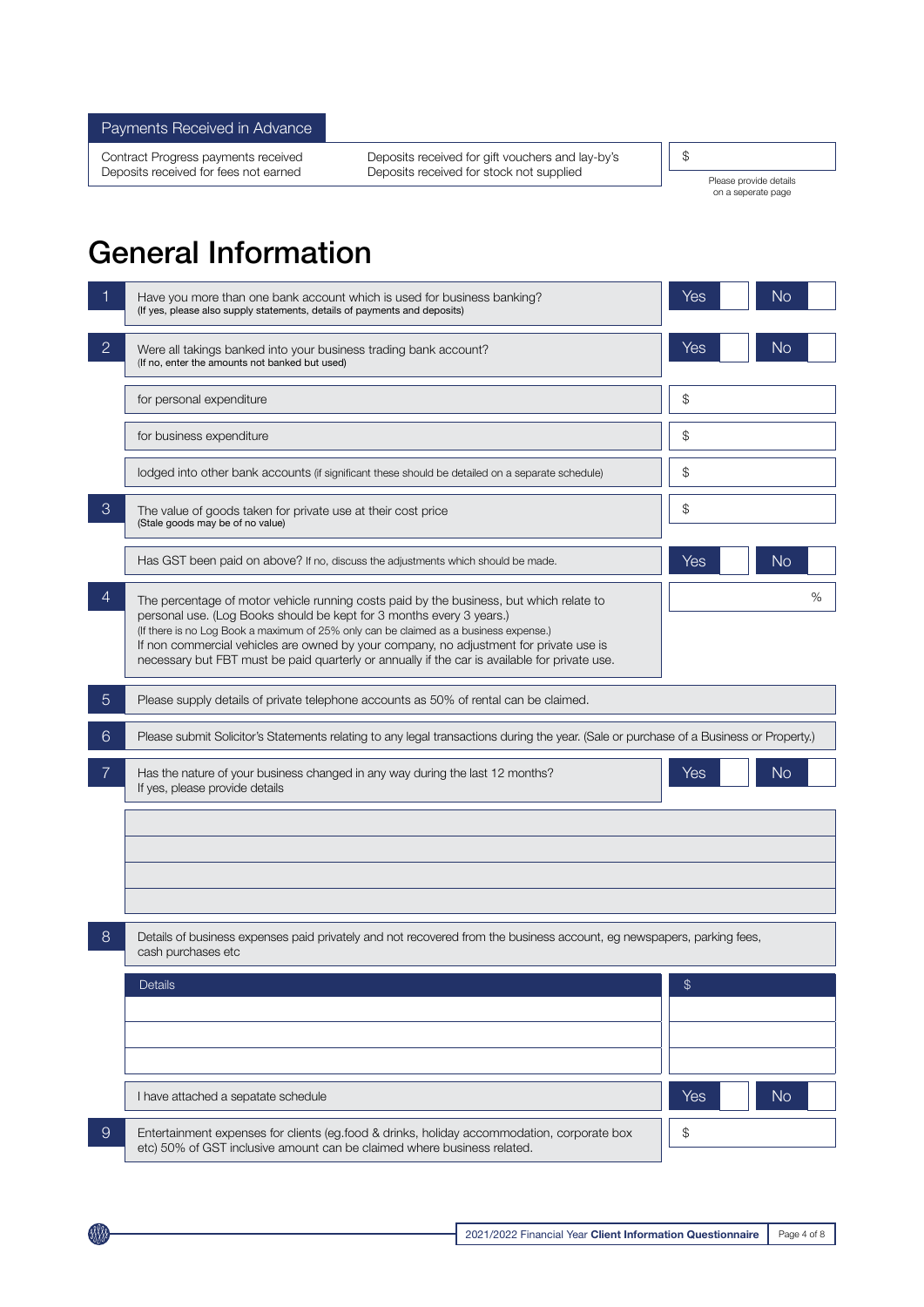#### Travel Expenses

Business travel expenses in NZ are fully deductible. Overseas travel may be so please discuss with us. If you use a company car, no FBT is payable while you are away on business.

#### \$

\$

#### Wages

Wages reconciliation. The ACC will assess you for Employer Levy from the PAYE information supplied to IRD. Please advise the total gross wages you have paid for year Note: Drawings are not wages and should be coded as 550/01 or 02.

ACC

Earner Premium on Shareholder salaries is a personal expense and is not eligible for a GST input tax credit. Please supply us with copies of ACC invoices and statements, including ACC Cover Plus extra monies.

\$

## Family Information

#### Family Home

| If you use your home as business or office premises please supply: |                |
|--------------------------------------------------------------------|----------------|
| Area of home used for business purposes                            | %              |
| <b>Total Rates Paid</b>                                            | $\mathfrak{L}$ |
| Insurance                                                          | \$             |
| Repairs (actual cost)                                              | \$             |
| Home Heating and Power                                             | \$             |
| Mortgage Interest or Rental Payments                               | \$             |

#### Family

Supply the number of hours spent during the year by your spouse/partner and your children, working in your business.

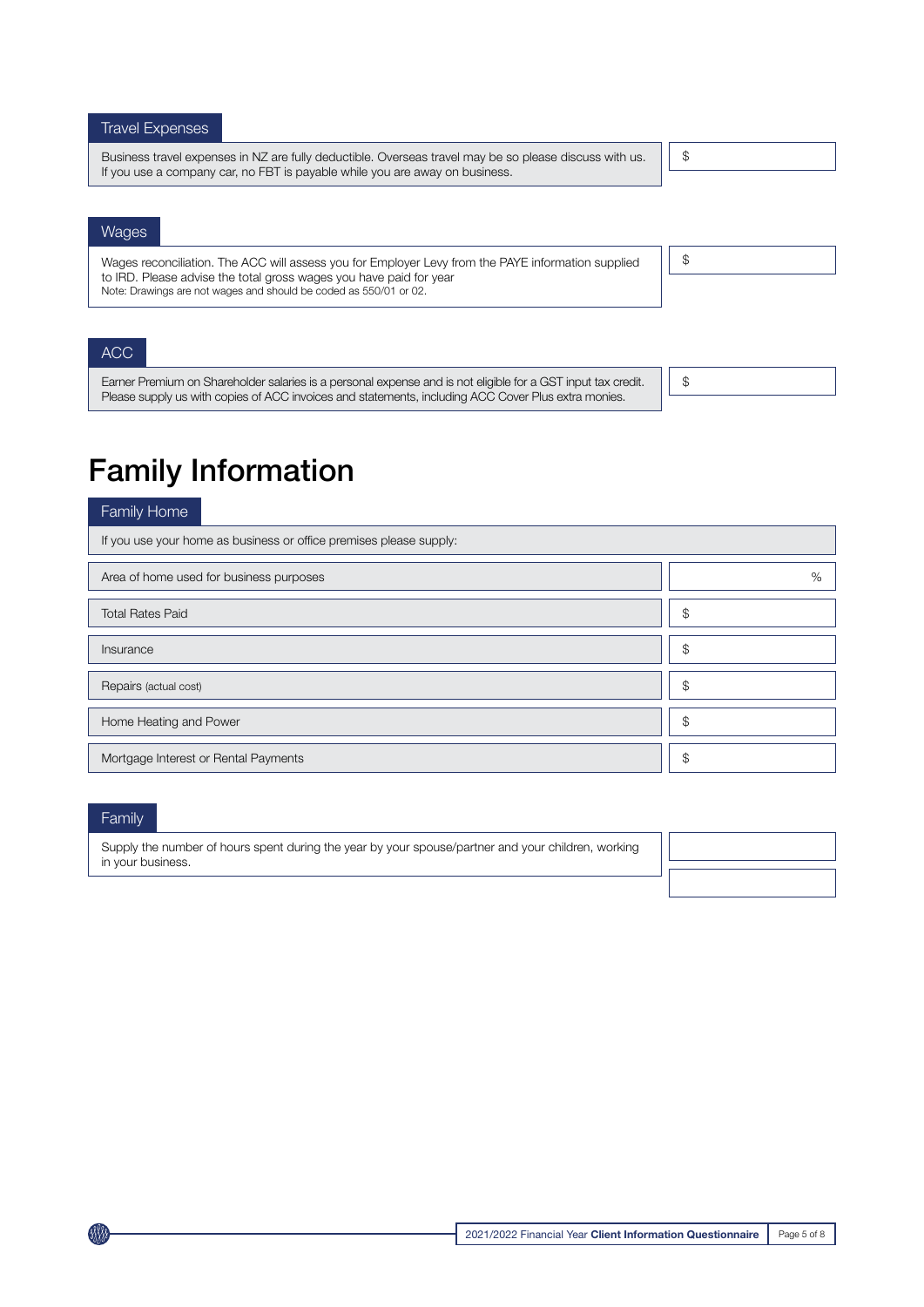#### Working for Family Tax Credits

Please record the name, birth dates and IRD numbers of all children who are under 19 years of age and are still at school.(if not previously supplied) Was there an addition to the family during the year?

Please advise any change in family circumstances eg separation, shared custody etc. Please advise whether you have applied for or received family support during the year and if you pay or receive Child Support.

| Name                                                                  | <b>IRD Number</b>                                                        |            | <b>Attend School</b> |  | <b>Brith Date</b> | Date Left School |
|-----------------------------------------------------------------------|--------------------------------------------------------------------------|------------|----------------------|--|-------------------|------------------|
|                                                                       |                                                                          | Yes        | <b>No</b>            |  |                   |                  |
|                                                                       |                                                                          | <b>Yes</b> | <b>No</b>            |  |                   |                  |
|                                                                       |                                                                          | <b>Yes</b> | <b>No</b>            |  |                   |                  |
|                                                                       |                                                                          | <b>Yes</b> | <b>No</b>            |  |                   |                  |
| \$<br>Please supply details of Child Support paid or received, if any |                                                                          |            |                      |  |                   |                  |
|                                                                       | Further information eg. date of separation, shared custody arrangements. |            |                      |  |                   |                  |
|                                                                       |                                                                          |            |                      |  |                   |                  |
|                                                                       |                                                                          |            |                      |  |                   |                  |
|                                                                       |                                                                          |            |                      |  |                   |                  |
|                                                                       |                                                                          |            |                      |  |                   |                  |

| Working for Families Tax Credit                                | Please advise all others sources of 'Family Income' below:                                                                                                                                            |    |
|----------------------------------------------------------------|-------------------------------------------------------------------------------------------------------------------------------------------------------------------------------------------------------|----|
| Child Support received (if any) or paid                        | \$                                                                                                                                                                                                    |    |
| interest and dividends.                                        | PIE Income – excluding superannuation funds or a retirement savings scheme and all other personal                                                                                                     | \$ |
| Income of Non-Resident Spouse - Worldwide income               |                                                                                                                                                                                                       | \$ |
| Tax Exempt Salary/Wages - Under specific intl agreements eg UN |                                                                                                                                                                                                       | \$ |
| Main Income Equalisation Scheme deposits                       |                                                                                                                                                                                                       | \$ |
|                                                                | Other Payments – received from any person or entity and used for the family day-to-day living<br>expenses. This is only included if the total amount exceeds \$5000 per family. Eg. Gifts from family | \$ |
| Child's passive income                                         |                                                                                                                                                                                                       | \$ |
| superannuation fund (excl NZ Super)                            | Certain Pensions and Annuities – includes 50% of payments from life insurance policies or a                                                                                                           | \$ |
| Total of other 'Family Income'                                 |                                                                                                                                                                                                       | \$ |
|                                                                | As your tax agent, we will have received from the Inland Revenue Department your PAYE personal tax summaries. Please supply rental                                                                    |    |

income and expenses (if applicable), ie rates, insurance, interest, repairs and maintenance etc. Please supply any income received from trusts, estates or partnerships. Please supply tax deduction certificates for interest and dividends received by all members of your family. Watch for interest received on funds advanced to buy a property or interest received on a temporary investment after settlement. Please supply invoices for Income Protection policies.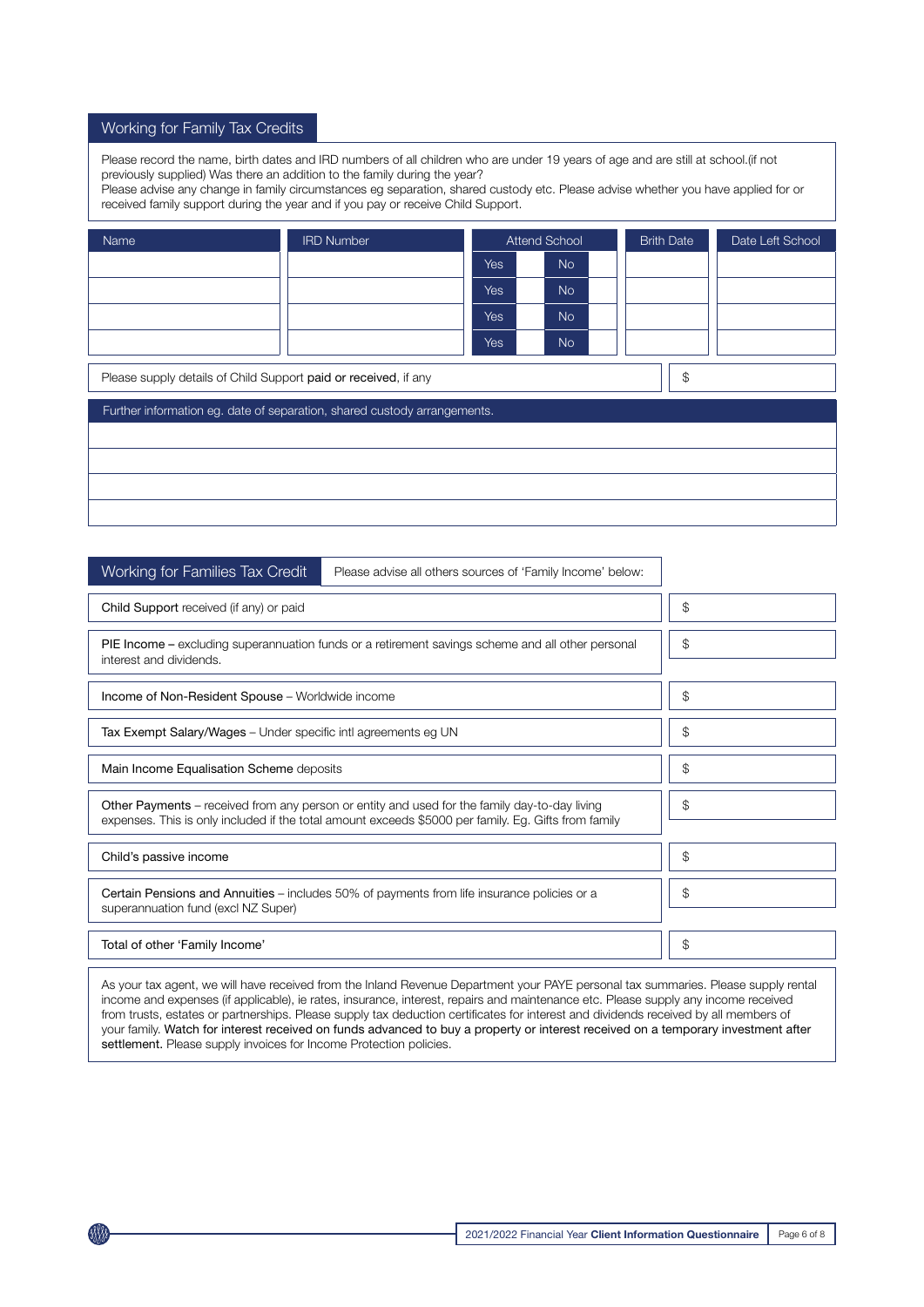#### New Investments

Please supply details of new investments such as shares, loans etc or sale of any investments, unless clearly shown on cheque butts or deposit books.

#### Donations Rebate IR526

Receipts for donations are required and filed with Inland Revenue Department separately. You can claim all registered donations as long as the total donations do not exceed your taxable income. Receipts in name of wife may be deducted by husband or vice versa. Children can claim too if receipts are in their name(s).

#### Student Loans

| Does any family member have a student loan? If so please list below: |  |  | No |
|----------------------------------------------------------------------|--|--|----|
| Name<br><b>Details</b>                                               |  |  |    |
|                                                                      |  |  |    |
|                                                                      |  |  |    |
|                                                                      |  |  |    |

#### Mixed Use Assets – Holiday Homes

Special rules apply to holiday homes rented out for part of the year and used privately during the year. If total rental is less than \$4,000, the asset can be considered to be held on private account. No rental is returned and no expenses are claimable.

|                | Number of days rented out at market value                     | \$ |
|----------------|---------------------------------------------------------------|----|
| $\overline{2}$ | Number of days rented out to family members or used privately | \$ |
| 3              | Number of days rented out at less than 80% of market value    | \$ |
| 4              | Number of days property was vacant                            | \$ |
| 5              | Rateable value                                                | \$ |
| 6              | Number of days visited for repairs on the property            | \$ |

#### Offshore Investments

Please supply all transactions showing quantity and value of buys, sells for all off-shore investments. Cost price (market value) of all off-shore investments held at last years balance date (eg 31st March 2022) Also market value of off-shore investments as at this years balance date. (eg.31/03/2022) Details of all dividends and interest.

#### Changes to Shareholding, Trustees, Directorships

If you or a solicitor has made changes then we need to be advised the details of such changes.